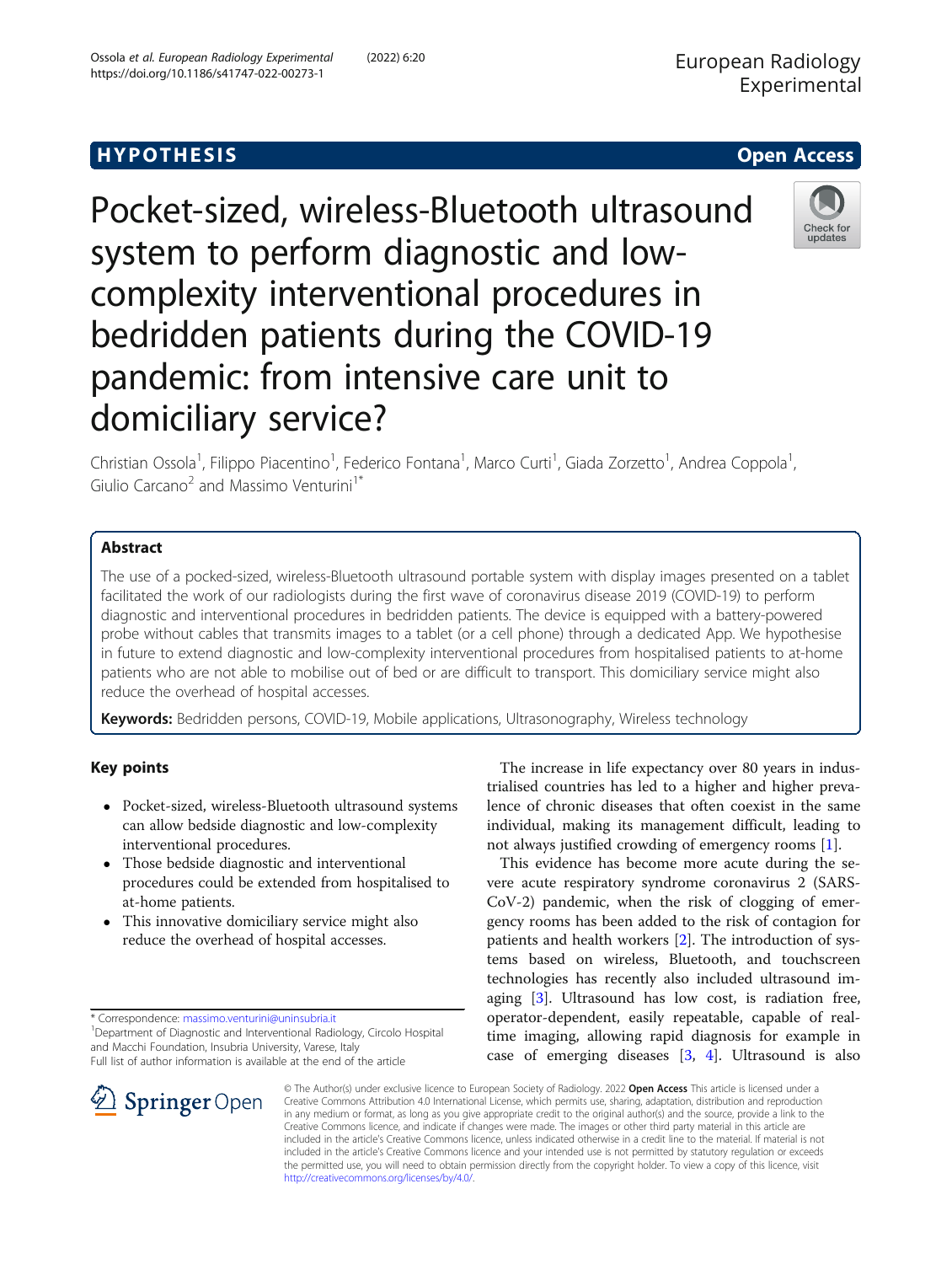widely used as the main guidance system for various interventional procedures such as biopsies, drainage placements, and ablations [\[1](#page-3-0)].

An innovative pocked-sized, wireless-Bluetooth ultrasound system (Clarius Mobile Health Corp, Vancouver, Canada) facilitated the work of radiologists during the first wave of coronavirus disease 2019 (COVID-19) to perform diagnostic and interventional procedures in bedridden patients. The device is equipped with a battery-powered probe without cables and can transmit images to a tablet or cell phone through a dedicated app [\[2](#page-3-0), [5\]](#page-3-0).

In our hospital, many patients affected by SARS-CoV-2 developed biliary sludge and subsequently acute cholecystitis. In this inauspicious context, the placement of a percutaneous cholecystostomy in the angiographic room—as usually performed—added three additional issues to an already strained hospital management framework  $[6]$  $[6]$ . The first was the transport of patients throughout the hospital, increasing the risk of infection spread. The second was the occupation of an angiographic room which then must be sterilised. The third was the necessity to provide personal protection equip-ment for the whole team involved in the procedure [\[1](#page-3-0)]. To solve these problems, we thought to perform bedside cholecystostomy in COVID-19 patients in the intensive care unit. Transhepatic gallbladder drainage was

performed by two interventional radiologists with appropriate personal protection equipment for standard, contact, and airway precautions (Fig. 1) according to the World Health Organization recommendations [\[7](#page-3-0)]. Several diagnostic ultrasound examinations and ultrasoundguided interventional procedures such as pleural or peritoneal drainage (Fig. [2](#page-2-0)) were performed in bedridden patients in the intensive care unit [\[8](#page-3-0)]. Typically, prepandemic bedside procedures were performed in patients admitted to intensive care units or in patients with medical issues that did not allow their transfer to the interventional radiology room [\[8](#page-3-0)].

All these cases were conducted using the pocket-sized, wireless-Bluetooth ultrasound system, with appropriate sterile probe cover and protection system of the cooling fan. The tablet on which the images have been transmitted was also adequately protected. Images were transferred to the local Picture Archiving and Communicating System, permitting the full legal archiving of the images and the possibility of making comparisons over time during proper follow-up [\[9](#page-3-0)].

We hypothesise a future scenario where diagnostic and low-complexity interventional procedures (thoracentesis, paracentesis, peritoneal, and pleural drainages) based on pocket-sized ultrasound systems not only in hospitalised but also at-home patients, creating a new



Fig. 1 Percutaneous transhepatic ultrasound-guided cholecystostomy through an intercostal approach in a coronavirus disease 2019, COVID-19, patient with acute cholecystitis. The guidewire (A), the "railway sign" of the gallbladder wall (arrow), and the presence of sludge and microlithiasis (asterisk) are shown in a. The interventional radiology team performing percutaneous gallbladder drainage at the bedside in intensive care unit is shown in **b**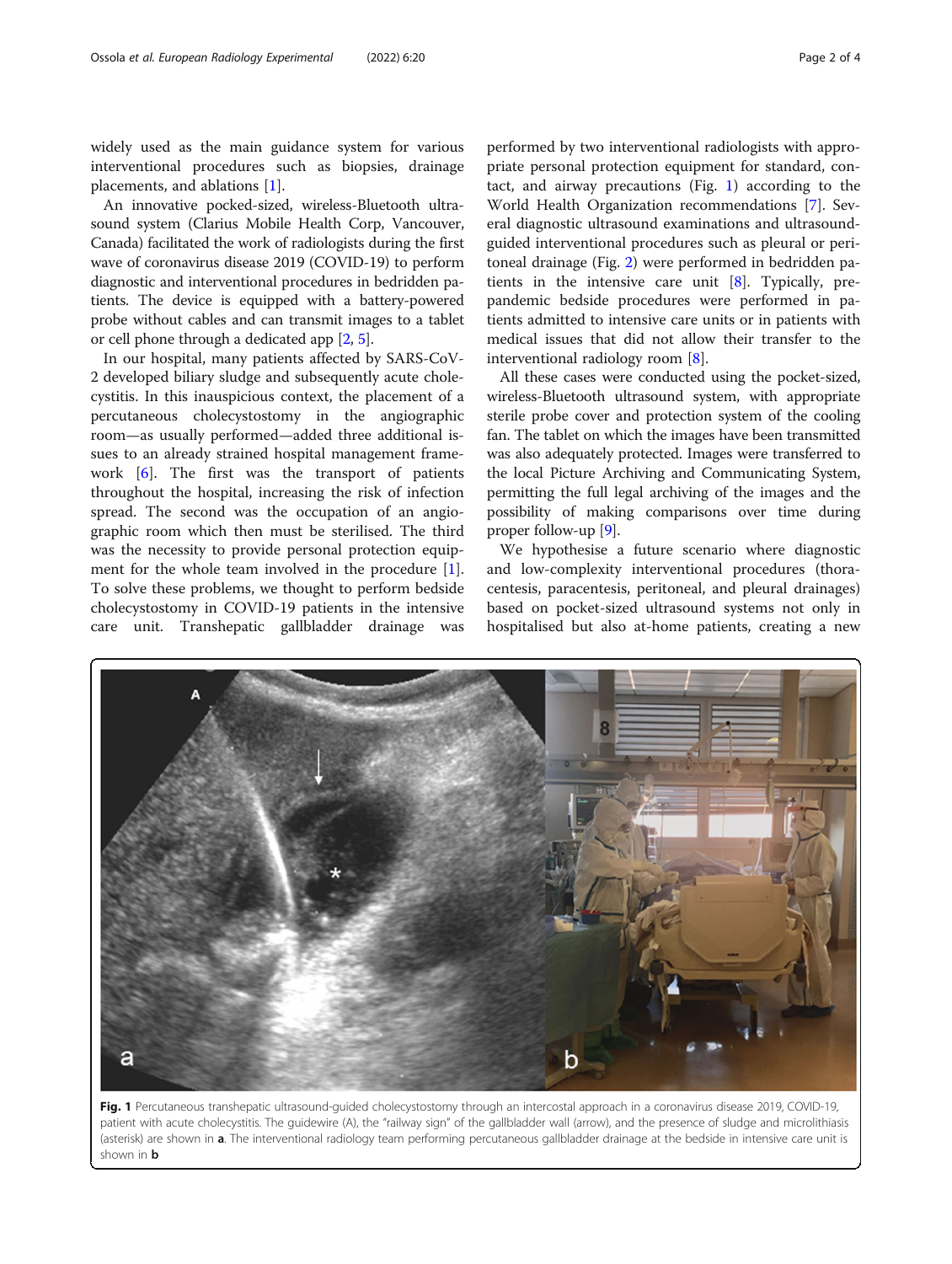<span id="page-2-0"></span>

Fig. 2 A low-complexity interventional radiology procedure performed at the patient's bedside using a pocket-sized, wireless-Bluetooth ultrasound system. Images show the diagnostic ultrasound of the right pleural cavity displayed on the tablet (a) and the placement of the pleural drainage (b, c)

domiciliary service [[1,](#page-3-0) [2\]](#page-3-0). Many elderly, fragile, oncologic, and bedridden patients could benefit from this perspective [\[2](#page-3-0)]. This diagnostic and interventional homecare setting leads to a reduced risk of infection for compromised patients, less stress for hospitalisation and better follow-up options.

In the case of an interventional procedure, an interventional radiologist and an experienced nurse should be involved, making the whole procedure easily manageable. These procedures are safe, with lifethreatening complications (e.g., haemoperitoneum, bowel perforation, accidental puncture of an arterial vessel along the drainage pathway with progressive aspiration of bright red blood) occurring in very rare cases [[1,](#page-3-0) [10\]](#page-3-0). At any rate, at the end of the procedure, the patient will remain under observation for at least 30 min. In the case of major complications, the interventional team can alert emergency physicians and transfer immediately the patient to the emergency room of the nearest hospital, possibly that where the interventional team is based.

This innovative domiciliary service might also reduce the overhead of hospital accesses particularly of emergency departments, overloaded with COVID-19 patients during the high waves of the recent pandemic [[11\]](#page-3-0). Moreover, the angiographic room would be available to perform more complex interventions, optimising the resources of the hospital and also of the surrounding territory. In the end, the expected advantages are those of minimising the pressure on emergency rooms, guaranteeing diagnostic and therapeutic procedures to patients who can be transported with difficulty and to implement new guidelines that push towards territorial medicine.

#### Abbreviations

COVID-19: Coronavirus disease 2019; SARS-CoV-2: Severe acute respiratory syndrome coronavirus 2

#### Authors' contributions

All the authors directly participated in the design of this article. All authors read and approved the final manuscript.

#### Funding

No funding was received.

### Availability of data and materials

Not applicable